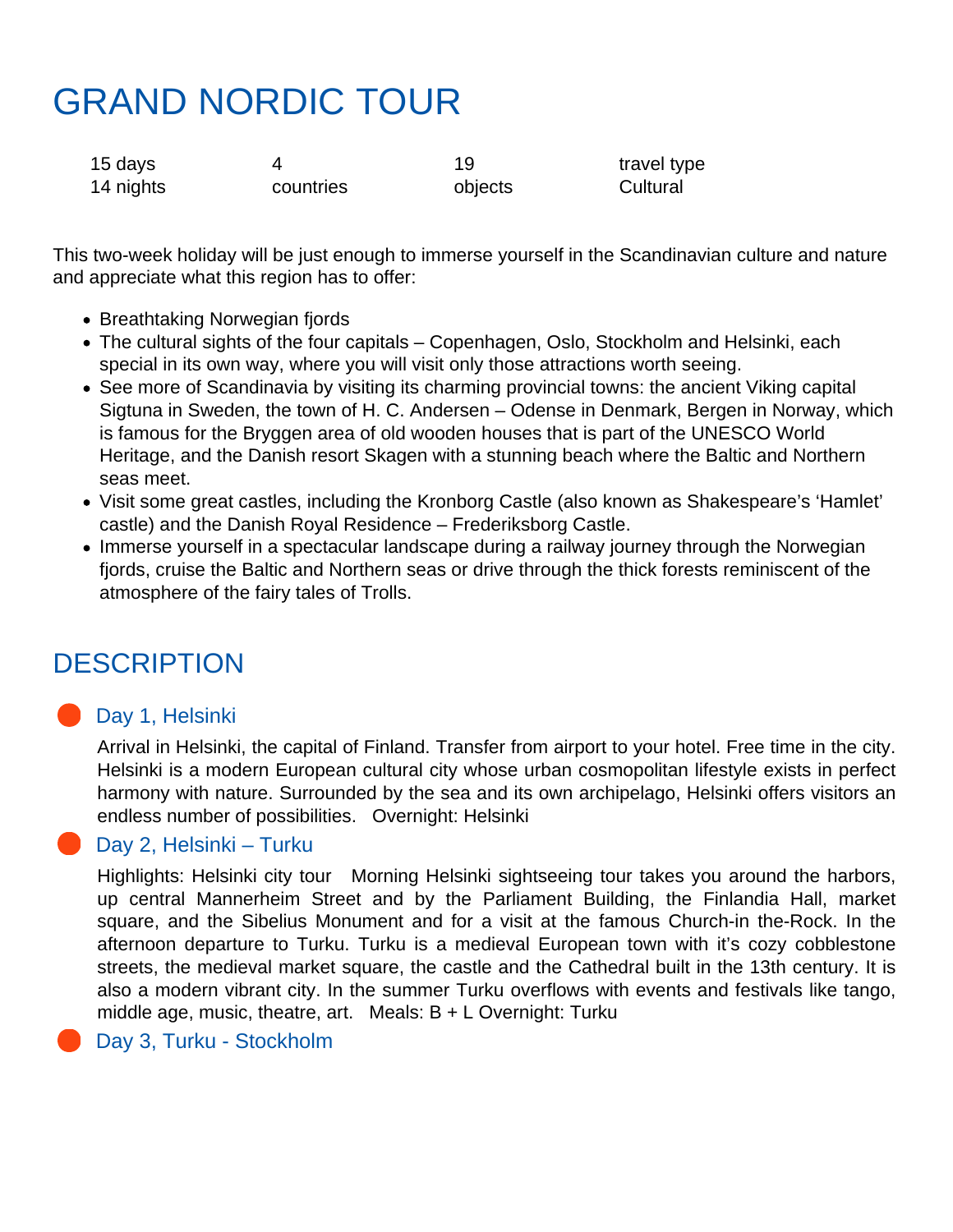Highlights: Turku city tour, cruise to Sweden During morning city tour of Turku you will walk the cobblestone streets around the Old Town and visit the Cathedral of Turku, the medieval Castle – largest in Finland, the Market square and Hall, the magnificent Main Library. In the afternoon cruise to Stockholm by ferry (315km, 11 h.). Meals: B+L Overnight: cruise to Stockholm

#### Day 4, Stockholm

Highlights: Stockholm city tour, Vasa museum Morning City tour by bus and a walking tour of Stockholm. During the excursion you will visit two squares on Riddarholmen and Söder island, walk through the Old Town, where you will pass narrow streets and alleys of the medieval part of the city. The excursion continues through the central parts of the modern Stockholm – City Hall. Acquaintance of the Stockholm continues with visit to Vasa Museum, the Scandinavia's most visited attraction. In the large ship hall stands the warship Vasa – the only remaining, intact 17th century ship in the world. The lower rig of it has been rebuilt, complete with masts, stays and shrouds. Meals: B + L Overnight: Stockholm

#### DAY 5, Stockholm – Uppsala – Sigtuna – Skokloster Castle – Stockholm

Highlights: Uppsala city tour, Sigtuna city tour, Skokloster Castle Morning departure to Uppsala and a sightseeing tour of the town to see the grand Gothic Uppsala Cathedral, Scandinavia's largest cathedral. During the tour you will pass by the Uppsala University, Sweden's oldest university, visit the university library to see the famous Silver Bible and the Botanical Garden. Further drive to Sigtuna, Sweden's oldest town, founded in the 10th century. Today it is a cozy town of narrow streets and colourful wooden houses. During the sightseeing tour of the Sigtuna you will see the Gothic St. Mary's church, Old Town Hall, which is Europe's smallest city hall and runes tones that are scattered through the town. Visit at nearby located Skokloster Castle, a one of the main attractions in the region. The castle interior from the mid 17th century has been kept completely intact. Meals: B+L Overnight: Stockholm

#### Day 6, Stockholm – Oslo

Highlights: Örebro Castle Morning departure to Oslo. The route passes areas with typical Scandinavian scenery and thick forests, which will evoke the atmosphere of the fairy-tales of Trolls, lakes, as well as agricultural areas.En route visit of the Örebro Castle, a medieval castle fortification, standing in the centre of modern Örebro town, surrounded by a moat. Built for defence and once was used as prison, during the Vasa era it was rebuilt as a magnificent, royal castle. Meals: B+L Overnight: Oslo

#### Day 7, Oslo

Highlights: Oslo city tour, Vigeland's Park, Viking Ship Museum City sightseeing tour in the Norwegian capital, beautifully situated by a fjord. You will see all of the main attractions, such as the Royal Palace, the City Hall, the Akershus fortress, admire a magnificent view of the Oslo Fjord from Holmenkollen Hill for a birds-eye view of the city and fjord far below. Afternoon tour continues with visits of two famous Oslo attractions: The Viking Ship Museum displays the world's two best-preserved wooden Viking vessels as well as other finds from Viking tombs dated 9th century. The Vigeland's Park is a unique sculpture park is Gustav Vigeland's lifework with more than 200 sculptures in bronze, granite and wrought iron, who also designed the architectural layout of the park. Meals: B+D Overnight: Oslo

#### Day 8, Oslo – Myrdal – Flam – Gudvangen – Bergen

Highlights: Flambana railway, cruise in Sognefjord After breakfast board the train to Flam. Norwegian Railway System is a masterpiece of Norwegian engineering is one of the world's steepest railway lines. The four hour journey is full of nature's best offerings – waterfalls and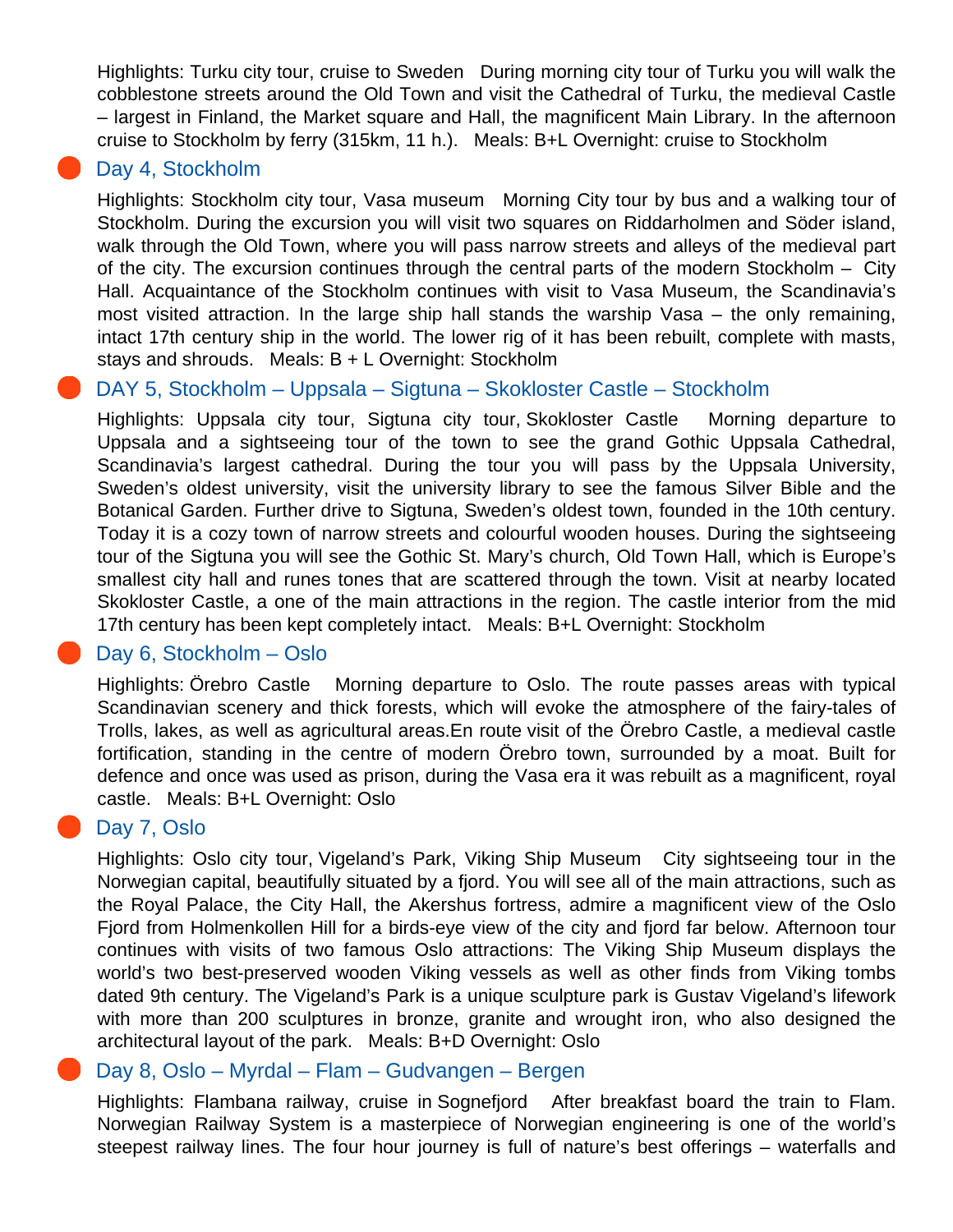snow-clad peaks, all nestled beautifully into the surrounding mountain side. Stop in Myrdal to see descent 2,600 feet past waterfalls, ravines and sheer cliffs. After Myrdal, change to the 1 hour journey over the world famous Flambana that stops on the way to let you enjoy the waterfalls. Lookout for the ferries dancing on the rocks with surreal music. Arrival in Flam. The name "Flam" means "little place between steep mountains," surrounded by steep mountainsides, roaring waterfalls and deep valleys. In the afternoon board a ferry and enjoy a leisurely cruise on the breathtaking still waters of the the Nærøyfjord, the narrowest and most spectacular branch of the Sognefjord. Meals: B+L Overnight: Bergen

#### Day 9, Bergen

Highlights: Bergen city tour Morning sightseeing tour of Bergen you will be introduced to the main sights of this remarkable city, view of the Bryggen area of old wooden houses that is part of the UNESCO World Heritage, as well as the traditional Fish Market. Rest of the day free to discover Bergen on your own. Take the funicular railway to Mount Fløyen and enjoy the beautiful view of Bergen. Or explore the local culture, history and traditions at more than two dozen museums – the fascinating Bryggen Museum, the Hanseatic Museum, Bergenhus Fortress and Bergen Cathedral and other. Meals: B Overnight: Bergen

#### Day 10, Bergen – Hirtshals

Highlights: cruise to Denmark Free morning in Bergen and afternoon cruise to Hirtshals by ferry (570km, 18,5 h). Meals: B Overnight: ferry to Denmark

#### Day 11, Hirtshals – Skagen – Aarhus - Odense

Highlights: Skagen, Grenen beach – a meeting point of two seas, Aarhus city tour Skagen sits at the northernmost tip of Denmark, a sandy peninsula at the end of which the two seas of Kattegat and Skagerak meet. Today Skagen transformed from a humble fishing village into a well-known holiday destination attracting tourists with its distinctive architecture of yellow houses with red-tiled roofs, busy working harbor and long sandy beaches. Head north out of Skagen – to Grenen, the very top of Denmark. Board the "Sandworm" a tractor pulled bus, which brings you to the uttermost point of Denmark – and actually of the European continent. Further drive to Aarhus, the second-largest city in Denmark with a perfectly preserved old town. It combines a lively atmosphere of a modern and cosmopolitan city with a charm of a small town. During the city tour you will see the city's old town and other the major sights, i.e. summer residence of the Danish royal family, the the Aarhus University and the City Hall. Leave Aarhus to enjoy a free evening in another charming provincial Danish town – Odense. Meals:  $B + L$ Overnight: Odense

#### Day 12, Odense – Roskilde – Copenhagen

Highlights: Odense city tour, H. C. Andersen museum, Roskilde city tour, Royal Dome in Roskilde, Viking Ship Museum During the morning Odense city tour you will walk along Odense River through the old town, with narrow cobbled streets and small low-ceiling houses. Tour includes visits to the Gothic Saint Canute's cathedral and to the H. C. Andersen museum. The museum exhibits paper cuttings, drawings and many of his personal belongings. Further drive to Roskilde. Short walk through the old streets to the Royal Dome – UNESCO Heritage site. Visit at the Dome and continue to the famous Viking Ship Museum just a few minutes outside the town. Enjoy a free evening in Copenhagen. Meals: B+L Overnight: Copenhagen

#### Day 13, Copenhagen

Highlights: Copenhagen city tour Morning Copenhagen city tour is an excellent way to see main highlights of the city including Christiansborg Palace, home to the Danish Parliament, the Old Stock Exchange, Royal Theatre, Tivoli Gardens, the colorful harbor district of Nyhavn and